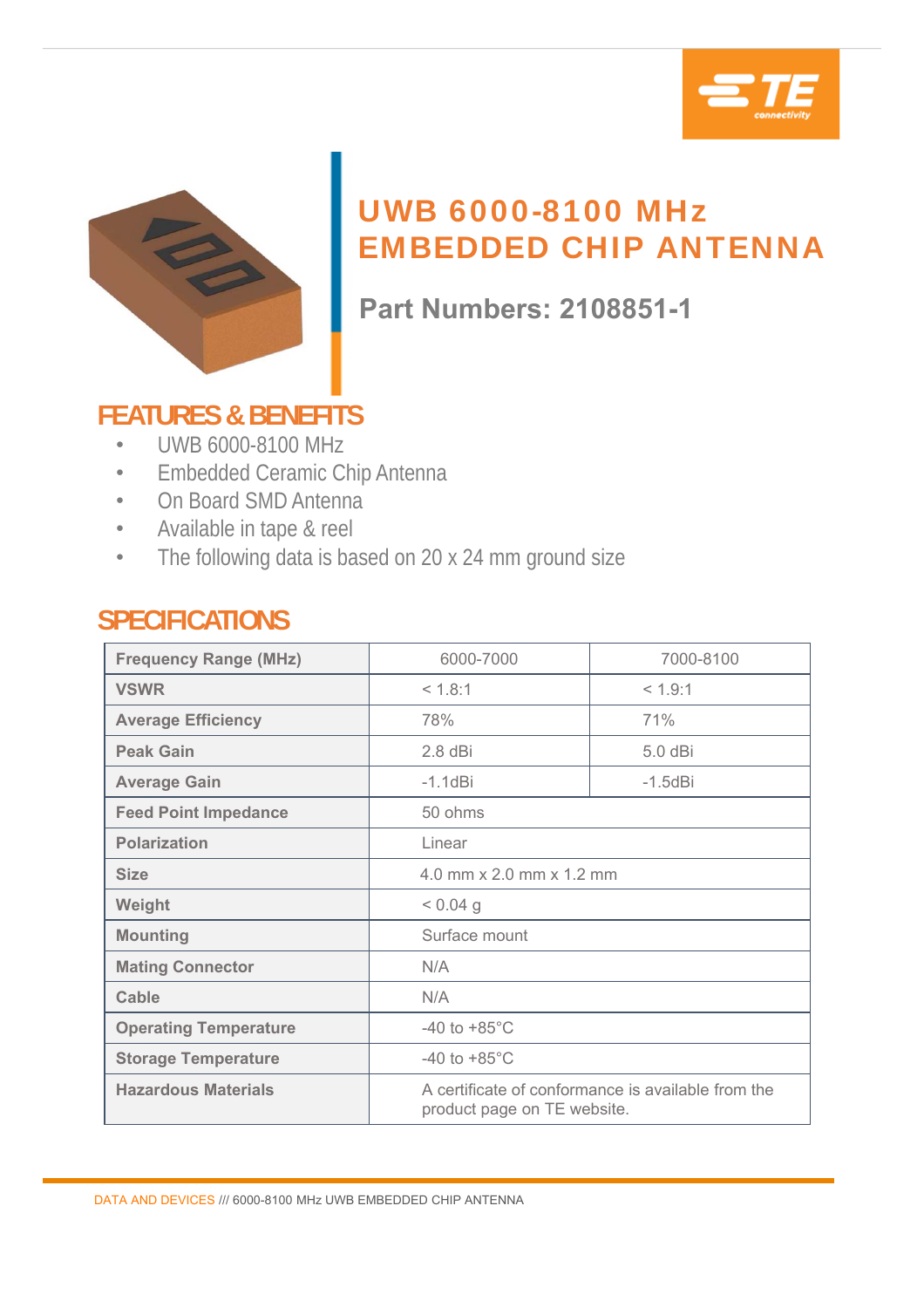## **RF DATA**



Efficiency

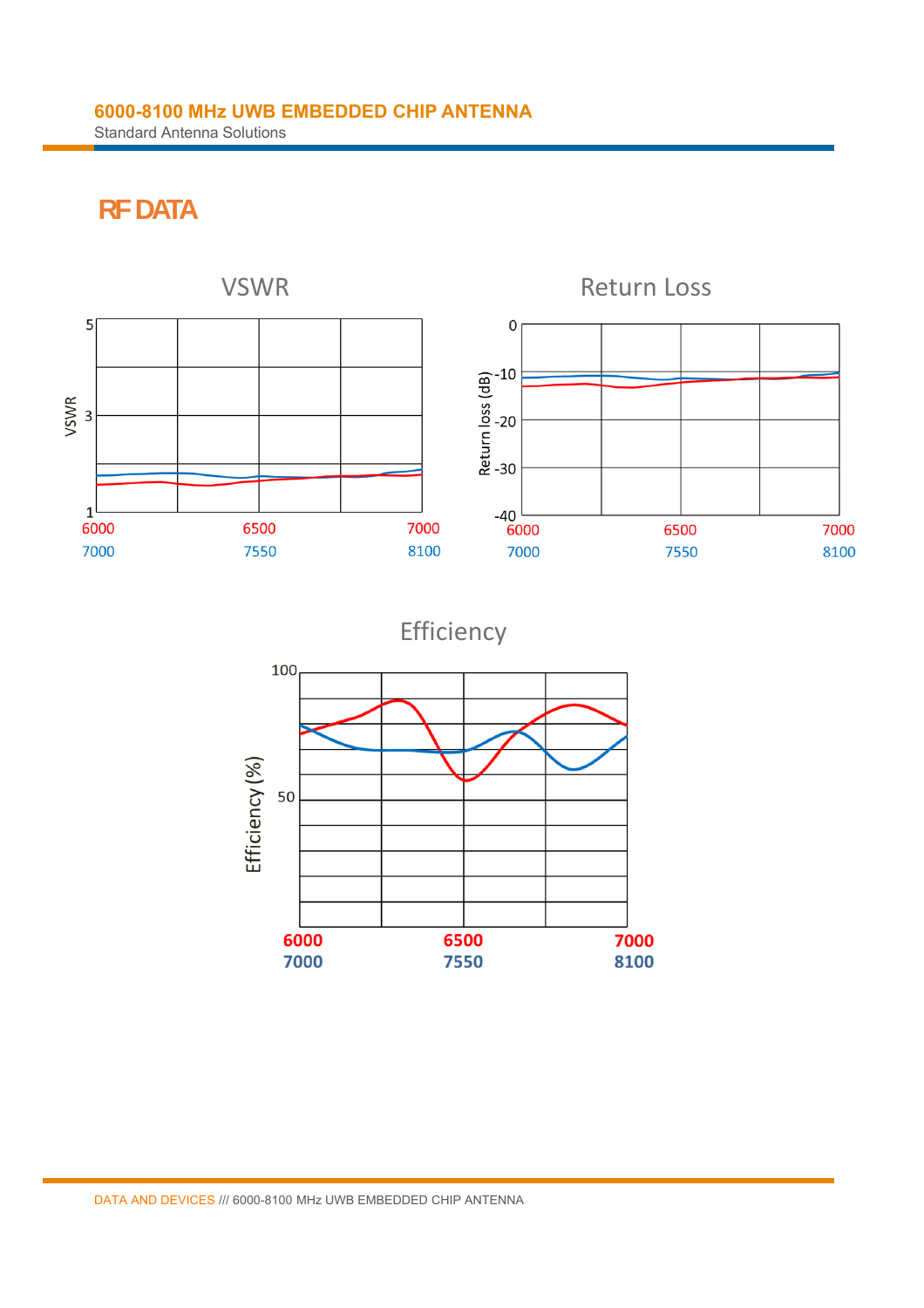### **RADIATION PATTERN**

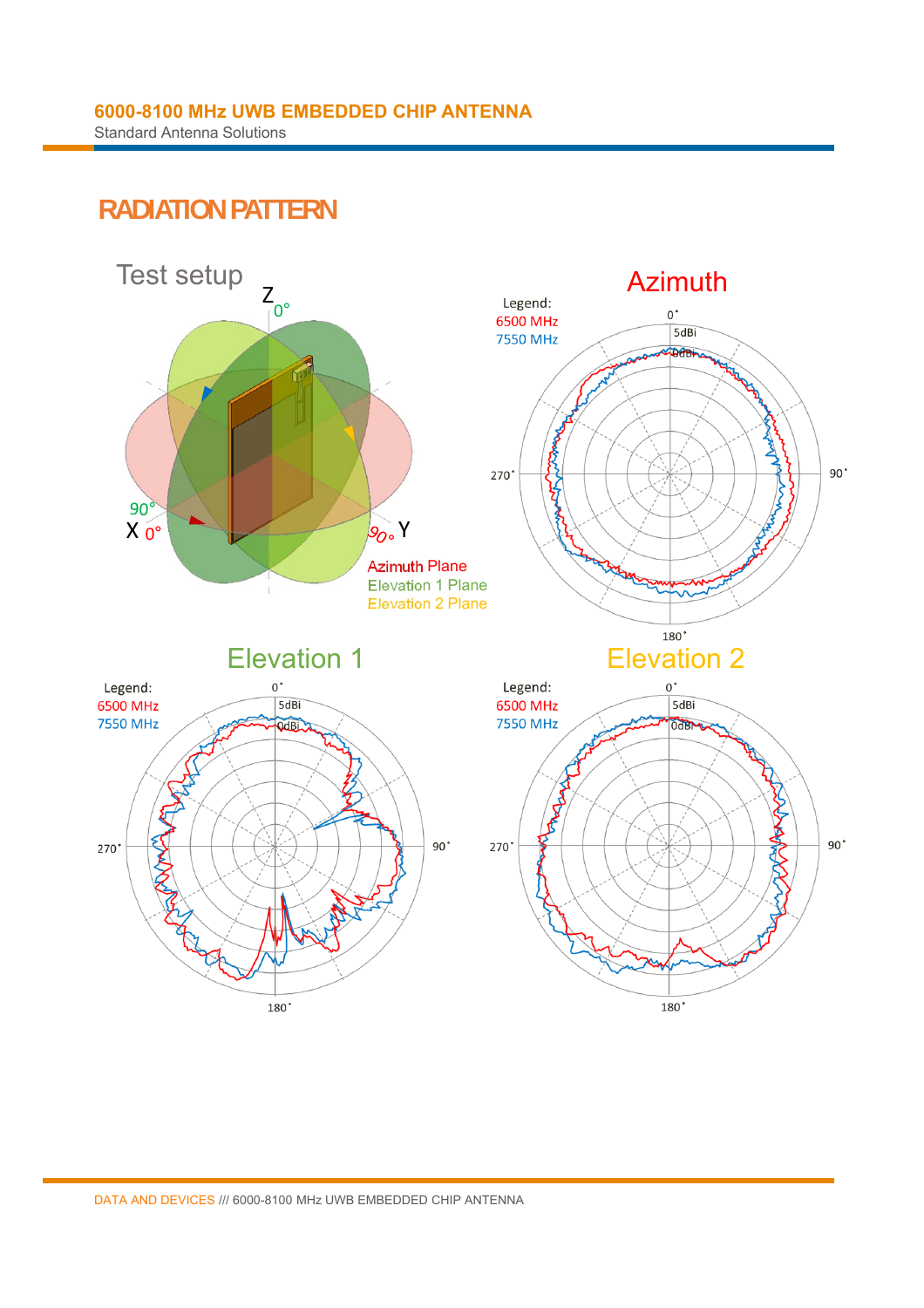Standard Antenna Solutions

![](_page_3_Figure_2.jpeg)

DATA AND DEVICES /// 6000-8100 MHz UWB EMBEDDED CHIP ANTENNA